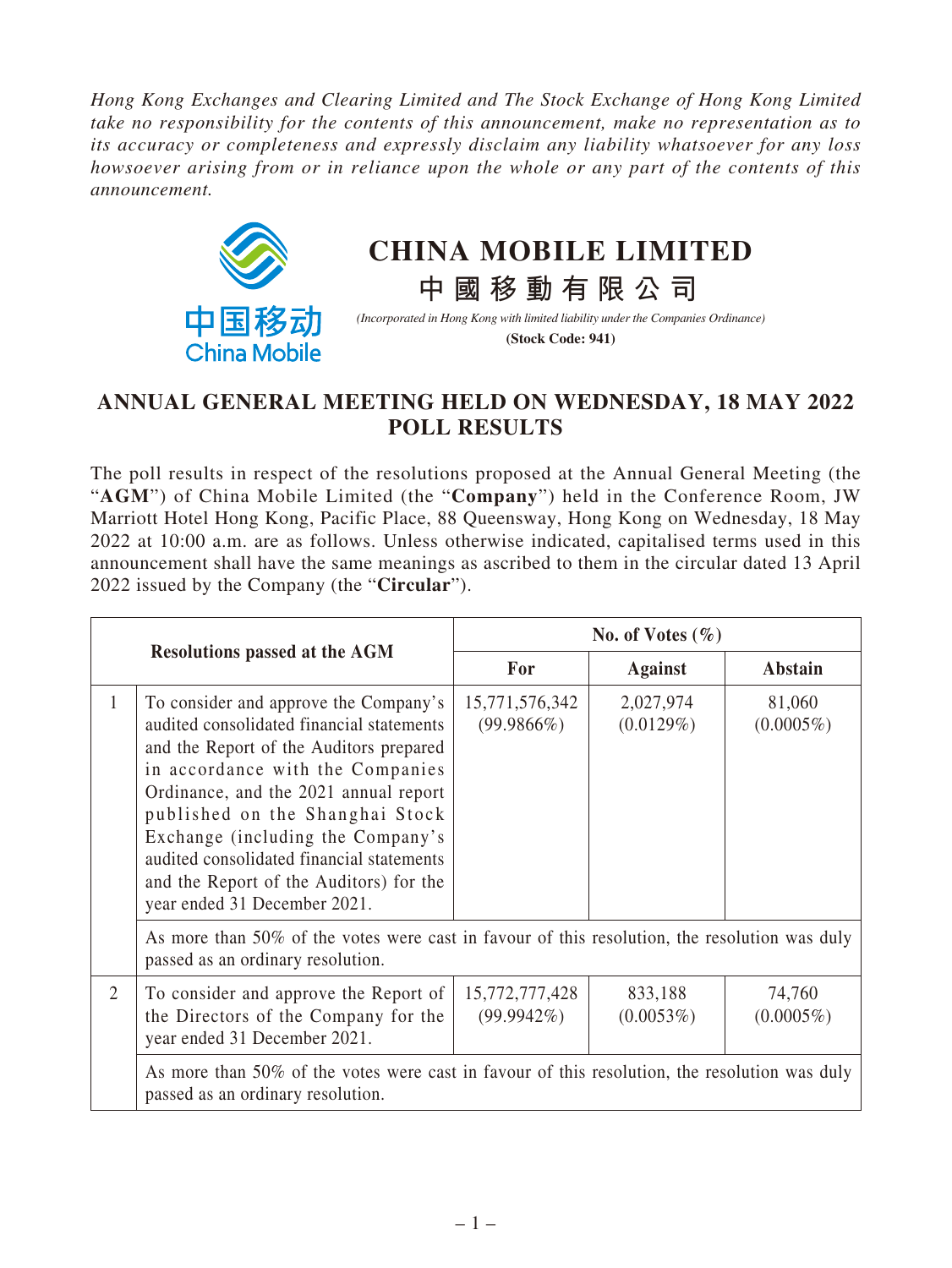|                |                                                                                                                                                                                                                                                                                 | No. of Votes $(\% )$            |                             |                         |  |
|----------------|---------------------------------------------------------------------------------------------------------------------------------------------------------------------------------------------------------------------------------------------------------------------------------|---------------------------------|-----------------------------|-------------------------|--|
|                | <b>Resolutions passed at the AGM</b>                                                                                                                                                                                                                                            | For                             | <b>Against</b>              | <b>Abstain</b>          |  |
| $\mathfrak{Z}$ | To consider and approve the profit<br>distribution plan of the Company and<br>declare a final dividend for the year<br>ended 31 December 2021 (the "2021<br>Final Dividend").                                                                                                   | 15,772,777,428<br>$(99.9942\%)$ | 833,188<br>$(0.0053\%)$     | 74,760<br>$(0.0005\%)$  |  |
|                | As more than 50% of the votes were cast in favour of this resolution, the resolution was duly<br>passed as an ordinary resolution.                                                                                                                                              |                                 |                             |                         |  |
| $\overline{4}$ | To re-elect Mr. WANG Yuhang as an<br>executive director of the Company.                                                                                                                                                                                                         | $N/A^*$                         | $N/A^*$                     | $N/A^*$                 |  |
|                | As disclosed in the Company's announcement dated 19 April 2022, due to the resignation of<br>∗<br>Mr. WANG Yuhang with effect from 19 April 2022, this resolution is no longer applicable<br>and therefore no vote was conducted or counted by the Company for this resolution. |                                 |                             |                         |  |
| 5              | To re-appoint KPMG and KPMG<br>Huazhen LLP as the auditors of the<br>Group, and to authorize the Board to fix<br>their remuneration.                                                                                                                                            | 15,772,770,628<br>$(99.9942\%)$ | 834,188<br>(0.0053%)        | 80,560<br>$(0.0005\%)$  |  |
|                | As more than 50% of the votes were cast in favour of this resolution, the resolution was duly<br>passed as an ordinary resolution.                                                                                                                                              |                                 |                             |                         |  |
| 6              | To give a general mandate to the Board<br>to buy back Hong Kong Shares not<br>exceeding 10% of the number of issued<br>Hong Kong Shares in accordance with<br>ordinary resolution number 6 as set out<br>in the notice of the AGM.                                              | 15,760,104,978<br>(99.9139%)    | 13,499,838<br>$(0.0856\%)$  | 80,560<br>$(0.0005\%)$  |  |
|                | As more than 50% of the votes were cast in favour of this resolution, the resolution was duly<br>passed as an ordinary resolution.                                                                                                                                              |                                 |                             |                         |  |
| $\tau$         | To give a general mandate to the Board<br>to allot, issue and deal with additional<br>Hong Kong Shares not exceeding 20%<br>of the number of issued Hong Kong<br>Shares in accordance with ordinary<br>resolution number 7 as set out in the<br>notice of the AGM.              | 15,090,282,685<br>(95.6675%)    | 682,561,669<br>$(4.3272\%)$ | 841,022<br>$(0.0053\%)$ |  |
|                | As more than 50% of the votes were cast in favour of this resolution, the resolution was duly<br>passed as an ordinary resolution.                                                                                                                                              |                                 |                             |                         |  |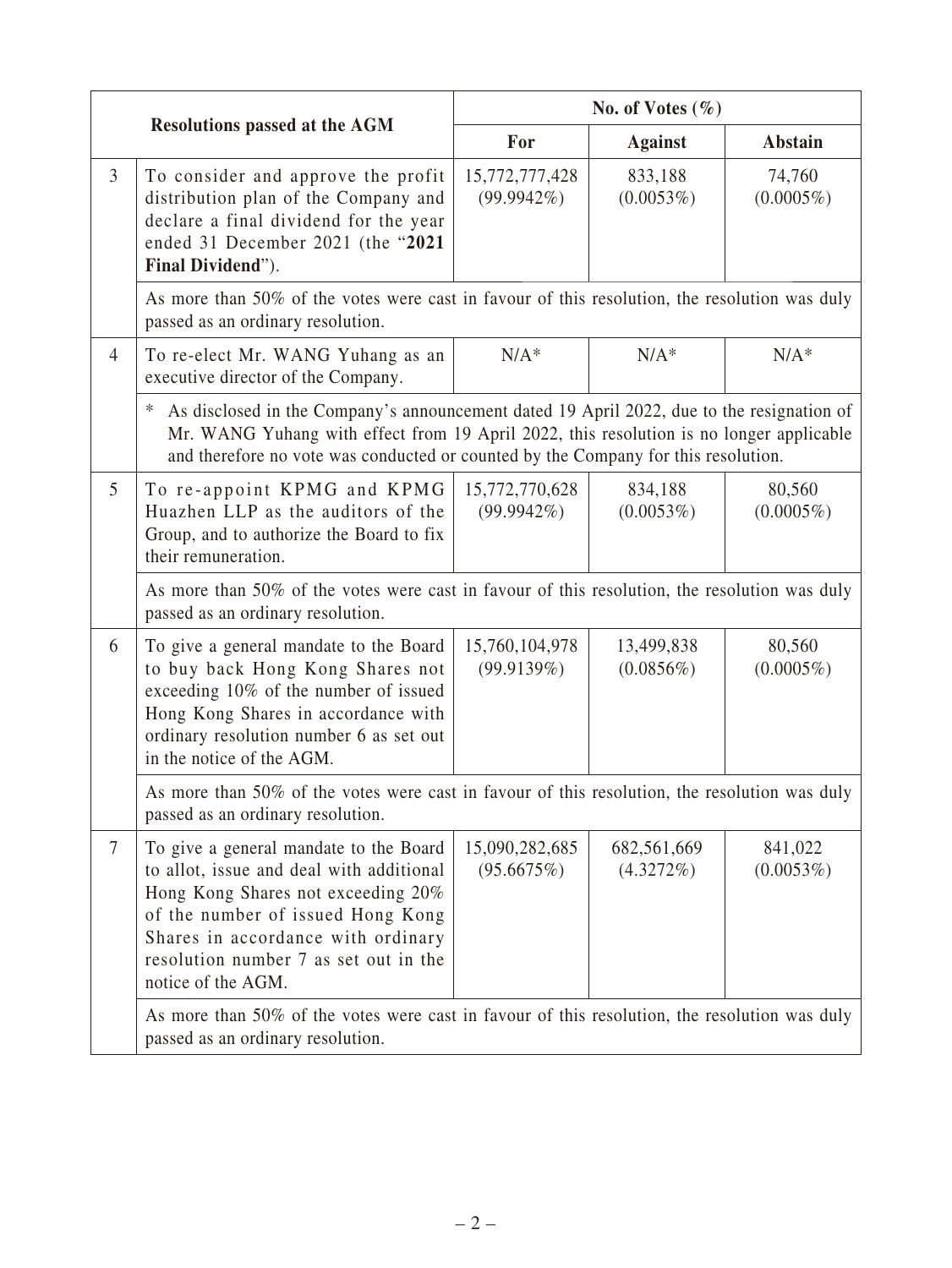| <b>Resolutions passed at the AGM</b> |                                                                                                                                                                                                                                                        | No. of Votes $(\% )$         |                             |                           |  |
|--------------------------------------|--------------------------------------------------------------------------------------------------------------------------------------------------------------------------------------------------------------------------------------------------------|------------------------------|-----------------------------|---------------------------|--|
|                                      |                                                                                                                                                                                                                                                        | For                          | <b>Against</b>              | Abstain                   |  |
| 8                                    | To extend the general mandate granted<br>to the Board to allot, issue and deal<br>with Hong Kong Shares by the number<br>of Hong Kong Shares bought back in<br>accordance with ordinary resolution<br>number 8 as set out in the notice of the<br>AGM. | 15,091,966,683<br>(95.6781%) | 681,610,671<br>$(4.3212\%)$ | 108,022<br>$(0.0007\%)$   |  |
|                                      | As more than 50% of the votes were cast in favour of this resolution, the resolution was duly<br>passed as an ordinary resolution.                                                                                                                     |                              |                             |                           |  |
| 9                                    | To consider and approve the<br>authorization to the Board to<br>determine interim profit distribution<br>of the Company for the year ending 31<br>December 2022.                                                                                       | 15,772,777,428<br>(99.9942%) | 833,188<br>(0.0053%)        | 74,760<br>$(0.0005\%)$    |  |
|                                      | As more than 50% of the votes were cast in favour of this resolution, the resolution was duly<br>passed as an ordinary resolution.                                                                                                                     |                              |                             |                           |  |
| 10                                   | To consider and approve the external<br>guarantees plan for 2022.                                                                                                                                                                                      | 15,568,813,840<br>(98.7012%) | 202,086,076<br>$(1.2812\%)$ | 2,785,460<br>(0.0177%)    |  |
|                                      | As more than 50% of the votes were cast in favour of this resolution, the resolution was duly<br>passed as an ordinary resolution.                                                                                                                     |                              |                             |                           |  |
| 11                                   | To consider and approve director and<br>senior management liability insurance.                                                                                                                                                                         | 15,769,470,028<br>(99.9733%) | 2,168,688<br>(0.0137%)      | 2,046,660<br>$(0.0130\%)$ |  |
|                                      | As more than 50% of the votes were cast in favour of this resolution, the resolution was duly<br>passed as an ordinary resolution.                                                                                                                     |                              |                             |                           |  |

As at the date of the AGM, the number of issued Shares of the Company was 21,362,826,764 shares, which was the total number of Shares entitling the holders to attend and vote for or against all the resolutions proposed at the AGM. No shareholders were required to abstain from voting on the resolutions proposed at the AGM.

All directors of the Company in office as at the AGM attended the AGM either in person or remotely through video or telephone conference facilities.

Hong Kong Registrars Limited, the Hong Kong share registrar of the Company, acted as scrutineer for the vote-taking at the AGM.